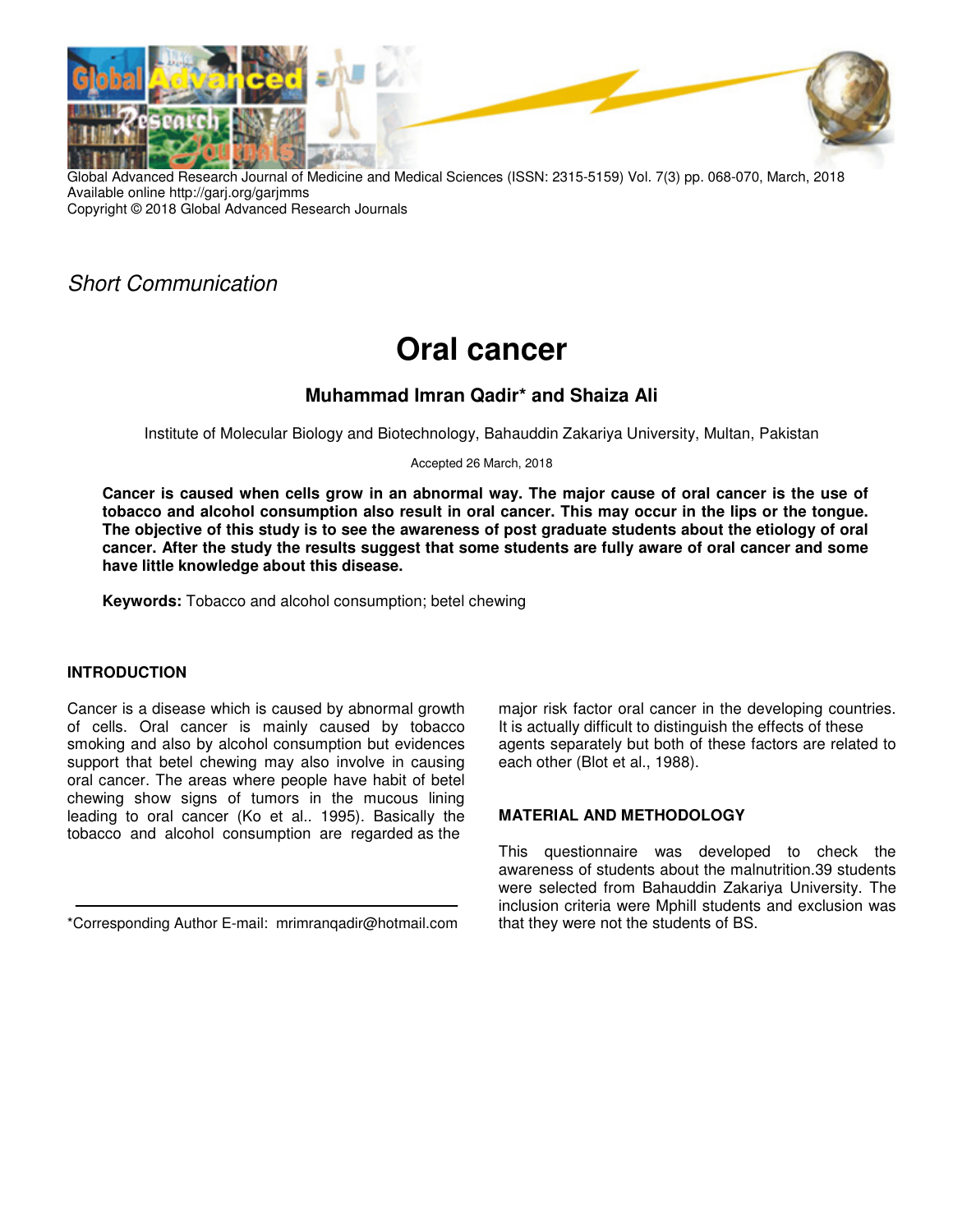**Table 1.** Questionnaire to evaluate awareness about etiology of oral cancer

| Oral canceris a                |                                    |  | No |  |
|--------------------------------|------------------------------------|--|----|--|
| 1.                             | Viral disease                      |  |    |  |
| 2.                             | Bacterial disease                  |  |    |  |
| 3.                             | Fungal disease                     |  |    |  |
| 4.                             | Genetic disease                    |  |    |  |
| 5.                             | Metabolic disease                  |  |    |  |
| Ever suffered from oral cancer |                                    |  |    |  |
| 6.                             | You                                |  |    |  |
| 7.                             | Your family                        |  |    |  |
| 8.                             | Your relative                      |  |    |  |
| 9.                             | Your neighbor                      |  |    |  |
| 10.                            | Your friend                        |  |    |  |
| Oral canceris transmitted by   |                                    |  |    |  |
| 11.                            | Contacts or blood transfusion      |  |    |  |
| 12.                            | From parents to offspring          |  |    |  |
| Oral cancermay be treated by   |                                    |  |    |  |
| 13.                            | Medicines                          |  |    |  |
| 14.                            | Surgery                            |  |    |  |
| 15.                            | Do not worry, it is easily curable |  |    |  |

#### **RESULT AND DESCISSION**

In Valongo, Portugal a questionnaire survey was conducted among 602 persons, which is basically to analyze the awareness of people about oral cancer. Only 68% actually know about mouth cancer. 89% are aware of the relationship among cancer and smoking and 94% agreed that the early detection of this disease helps in treatment. This survey concludes that few are aware of oral cancer but there is lack of awareness regarding this disease in people of Valonga, Portugal.

Awareness of students about etiology of oral canceris given in table 2. 100% of male students said that it is not a viral disease and 44% female said it is not a viral disease but 66% female students suggest that it is a viral disease, so overall 66% students said it is a viral disease. 100% of male students said that it is not a bacterial disease and 68% female students also said that it is not a bacterial disease but 22% female said it is a bacterial disease, so overall 78% people said that it is not a bacterial disease. 100% male students said that it is not a fungal disease and 68% female students also said that it is not a fungal disease but 22% female students said that it is a fungal disease, so overall 78% students said that it is not a fungal disease. 50% of male students said it is not a genetic disease and 50% of male students said, it is a genetic disease but 60% of female students said it is not a genetic disease, so overall 78% students said it is not a genetic disease. 50% of male students said it is a metabolic disease and 50% said it is not a metabolic disease and 60% of female students said it is not a

metabolic disease so, overall 57% students said it is not a metabolic disease. 2% of students said that they have suffered from mouth cancer and 98% said they don't suffer from mouth cancerand 2% female students said they have suffered from mouth cancer and 98% female said they don't suffer from mouth cancer so, overall 2% students suffer from cancer and 98% students said they don't suffer from it. 2% students said that their family member suffered from mouth cancer and 2% female students said that their family suffered from it and over 2% students said that any of their family member suffered from mouth cancer. 100% male students said that no one in their relatives suffered from it and 6% of female students said that their relative have suffered from mouth cancer so overall 94% students said that no one in their relatives suffered from mouth cancer. 100% male students said that no one in their neighbor suffered from mouth cancer and 4% female students said that their neighbor have suffered from mouth cancer and 96% female students said that no one in their neighbor suffered from mouth cancer so overall 96% students said no one in their neighbor suffered from mouth cancer. 100% male students said that no one in their friends suffer from this disease but 2% of female students said that any of their friend have suffered from it so overall 98% students said no one in their friend circle have suffered from this disease. 100% of male said that oral cancer is not transmitted by contacts or blood transfusion and 47% of female students said it is transmitted by contacts or blood transfusion and 53% female students said it is not transmitted by contacts or blood transfusion so overall 63% students said it is not transmitted by contacts or blood transfusion and 47% students said that it is transmitted by contacts or blood transfusion. 2% of male students said it is transferred from parents to offspring and 98 male students said it is not transferred from parents to offspring but 38% female students said it is transferred from parents to offspring and 62% said it is not transferred from parents to offspringso overall 72% 0f students said it is not transferred from parents to offspring and 28% said it is transferred from parents to offspring. 100% male students said that it is not treated by medicines but 94% female students said it can be treated by medicines and only 6% female students said it cannot be treated by medicines so overall 13% students said it cannot be treated by medication and 87% said it can be treated by medication. 100% of male students said that it cannot be treated by surgery but 78% female students said it can be treated by surgery and 22% of female students said it cannot be treated by surgery so overall 87% students said it can be treated by medicines and 13% students said it cannot be treated by surgery. 100% male students said that it is curable but 91% of female students it is not curable and 9% said it is not curable so overall 78% students said that it is not curable and 22% it is curable.